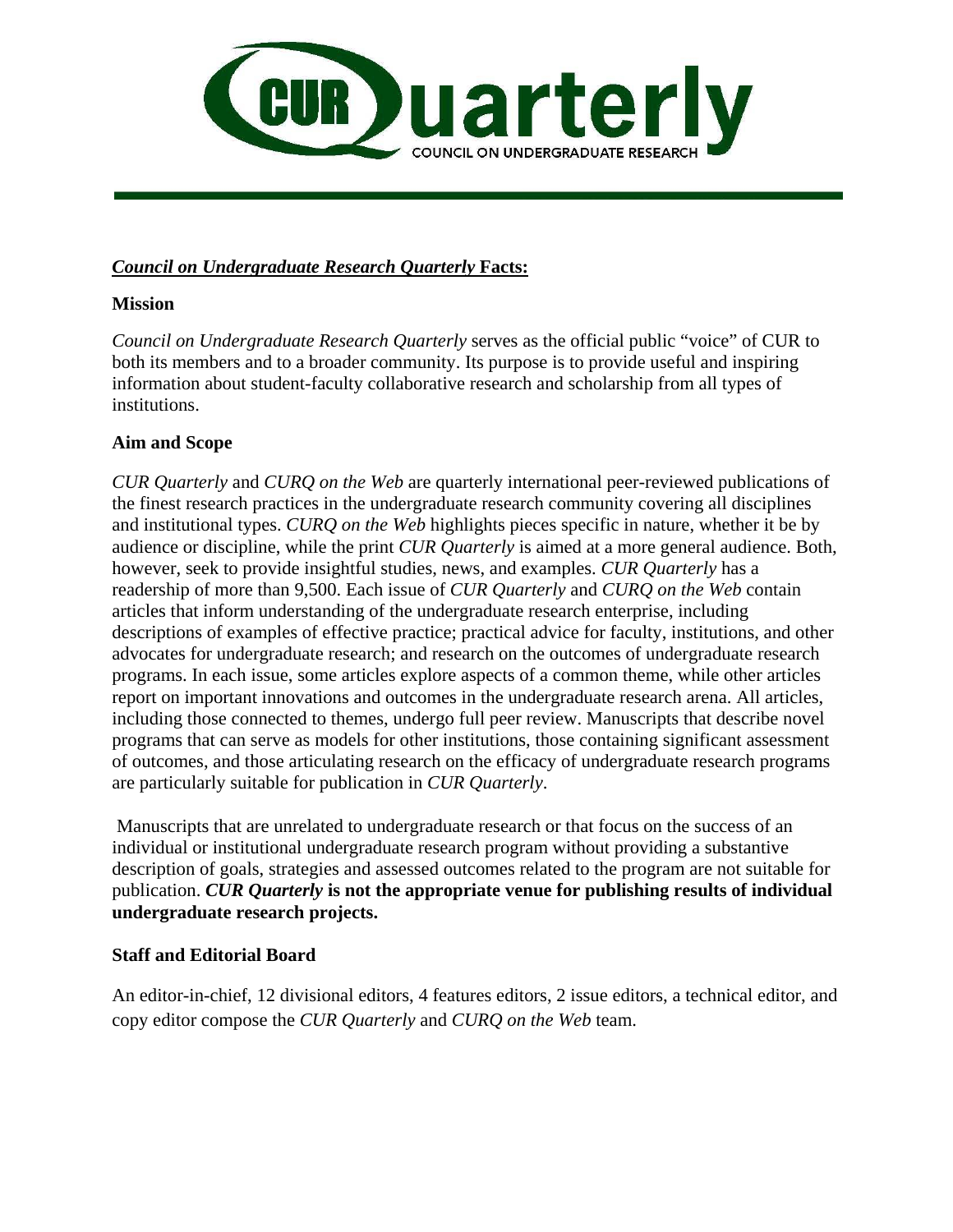# *Council on Undergraduate Research Quarterly* **Frequently Asked Questions:**

#### **How often is the Journal published?**

Quarterly by season- Fall, Winter, Spring and Summer.

#### **What is the ISSN number?**

1072-5830

# **How do I access the** *CUR Quarterly***?**

*CUR Quarterly* is sent to both individual members and designated representatives of institutional members; anyone at an institution with enhanced membership can gain access to view each issue online. The library at each institution with a membership also receives a hard copy to make available to the campus community. Key articles from each issue are made available for all to access on the CUR Web site. Subscriptions are also available for other individuals or libraries. *CURQ on the Web* is accessible to all on the CUR Web site. Individual articles can be searched on the *CURQ* archive site: http://www.cur.org/publications/cur\_quarterly\_index\_online\_search/. *CUR Quarterly* is also indexed in Gale and Ebsco databases.

# **What is the submission process?**

Each issue of *CUR Quarterly* has a theme explored through 3 to-5 linked articles; a call for prospecti is released for each issue approximately 12 months in advance. The Issue Editor then selects a few proposals for further development as manuscripts (which will undergo a standard submission/peer-review process) or as very short, editorially reviewed vignettes.

In addition, *CUR Quarterly* also accepts manuscript submissions at any time on any topic of relevance to our mission and readership. Those go through a standard peer-review process. A handling editor or, a member of the editorial board sends the manuscript to 2 to 3 reviewers. That editor then makes a recommendation to the Editor-in-Chief. The average time from submission to decision is roughly 3 months. These pieces are then put in a queue for the next available issue with space available.

# **What reference format should I be using?**

All *CUR Quarterly* references are formatted according to the Chicago Manual of Style-authordate style citation guidelines (http://www.chicagomanualofstyle.org/tools\_citationguide.html). Sample reference page.

# **How do I submit an article for publication in** *CUR Quarterly***?**

All submissions are accepted via the *CURQ* online submission system, http://curq.msubmit.net.